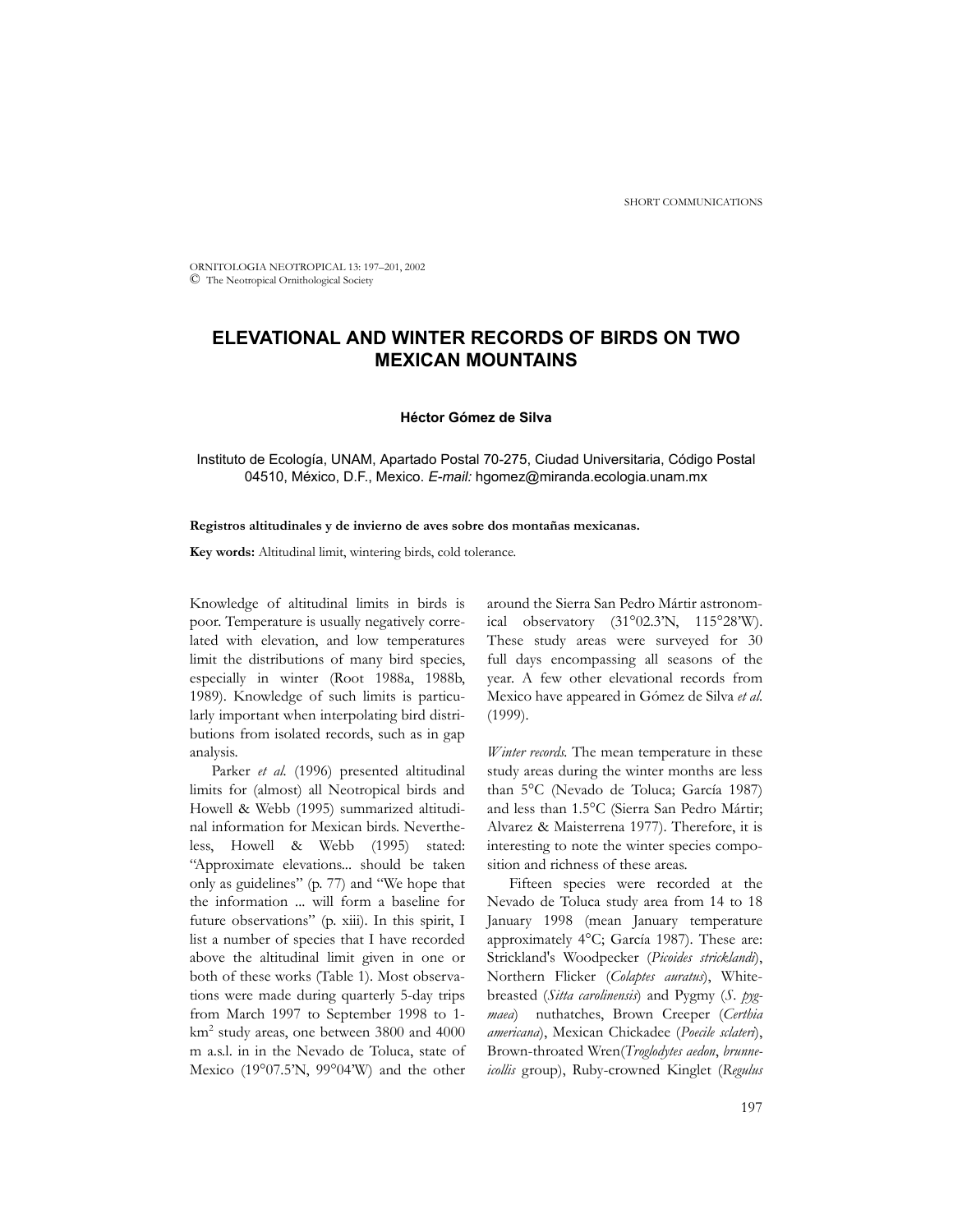## GÓMEZ DE SILVA

TABLE 1. Species of birds recorded above the altitudinal limit given in Howell & Webb (1995) and/or Parker et al. (1996). Present records, except those with footnotes, are from 1-km<sup>2</sup> study areas in the Nevado de Toluca, state of Mexico and around the Sierra San Pedro Mártir astronomical observatory. Species with < 6 records (rare) are labelled with an asterisk or, if < 3 records (vagrants), two asterisks..

|                                                        | This study | Parker et al.            | Howell & Webb        |
|--------------------------------------------------------|------------|--------------------------|----------------------|
| STATE OF MEXICO                                        |            |                          |                      |
| Black-crowned Night-Heron Nycticorax nycticorax        | $2670^1$   | 4400                     | 2200 (breeding)/2500 |
| Turkey Vulture Cathartes aura**                        | 4300       | 2500                     | 3500                 |
| Sharp-shinned Hawk Accipiter striatus*                 | 3950       | 3100                     | 3000                 |
| Cooper's Hawk Accipiter cooperi**                      | 3950       | $3000+$                  | 3000                 |
| Red-tailed Hawk Buteo jamaicensis                      | 4300       | $3500+$                  | 3000                 |
| American Kestrel Falco sparverius                      | 4000       | 4400                     | 3000                 |
| Merlin Falco columbarius*                              | 3950       | $\overline{\phantom{0}}$ | 2500                 |
| Mountain Pygmy-Owl Glaucidium gnoma                    | 4000       | 4000                     | 3500                 |
| Great Horned Owl Bubo virginianus                      | 3900       | 4400                     | 3000                 |
| Whip-poor-will Caprimulgus vociferus (arizonae group)* | 3900       | 3100                     | 3000                 |
| Black Swift Cypseloides niger*                         | 4000       |                          | 3000                 |
| White-throated Swift Aeronautes saxatalis              | 3900       | 2800                     | 2500                 |
| Vaux's Swift Chaetura vauxi**                          | 3900       | 2800                     | 3000                 |
| Green Violet-ear Colibri thalassinus*                  | 3950       | 3000                     | 3000                 |
| White-eared Hummingbird Hylocharis leucotis*           | 3950       | 3100+                    | 3500                 |
| Broad-billed Hummingbird Cynanthus latirostris**       | 3950       | $2100+$                  | 2500                 |
| Blue-throated Hummingbird Lampornis clemenciae         | 3950       | 3400                     | 3000                 |
| Magnificent Hummingbird Eugenes fulgens**              | 3950       | 3300                     | 3000                 |
| Broad-tailed Hummingbird Selasphorus platycercus       | 4100       | 3750                     | 3500                 |
| Greater Pewee Contopus pertinax*                       | 3950       | 3400                     | 3500                 |
| Hammond's Flycatcher Empidonax hammondi                | 3900       |                          | 3500                 |
| White-throated Flycatcher Empidonax albigularis        | $3000^2$   | 2600                     | 3000                 |
| Cordilleran Flycatcher Empidonax occidentalis**        | 3900       | 3000                     | 3500                 |
| Violet-green Swallow Tachycineta thalassina            | 4300       | 3200                     | 3000                 |
| Steller's Jay Cyanocitta stelleri                      | 4000       | 3600                     | 3500                 |
| Northern Raven Corvus corax                            | 4300       | 4200                     | $3500+$              |
| Bushtit Psaltriparus minimus**                         | 3800       | 3600                     | 3500                 |
| Mexican Chickadee Poecile sclateri                     | 4000       | 3900                     | 3500                 |
| White-breasted Nuthatch Sitta carolinensis             | 3950       | 3600                     | 3500                 |
| Pygmy Nuthatch Sitta pygmaea                           | 4000       | 3900                     | 3500                 |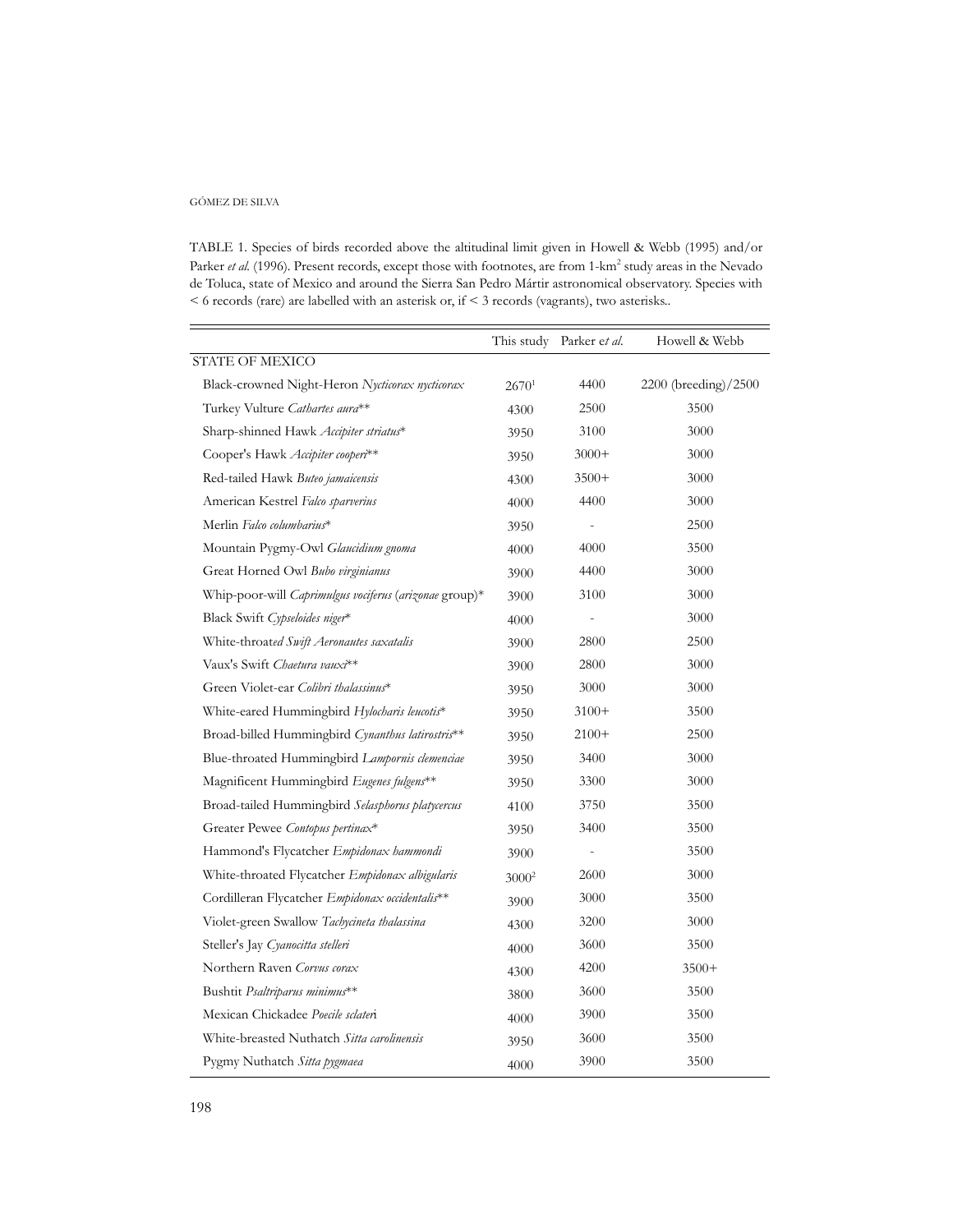### SHORT COMMUNICATIONS

# TABLE 1. Continued.

|                                                      | This study | Parker et al. | Howell & Webb          |
|------------------------------------------------------|------------|---------------|------------------------|
| Brown Creeper Certhia americana                      | 4000       | 4000          | 3500                   |
| Brown-throated Wren Troglodytes aedon (brunneicollis | 4000       | 4600          | 3000                   |
| group)                                               |            |               |                        |
| Ruby-crowned Kinglet Regulus calendula               | 3950       | 1300          | 3500                   |
| Western Bluebird Stalia mexicana                     | 4300       | 4000          | 3500                   |
| Russet Nightingale-Thrush Catharus occidentalis      | 3950       | 3700          | 3500                   |
| Hermit Thrush Catharus guttatus                      | 3900       |               | 3500                   |
| American Robin Turdus migratorius                    | 4000       | 4000          | 3500                   |
| American Pipit Anthus rubescens                      | 4200       |               | 3000                   |
| Hutton's Vireo Vireo huttoni**                       | 3950       | 3400          | 3500                   |
| Cassin's or Plumbeous Vireo Vireo cassini/plumbeus** | 3950       | 2400/3100     | 3000                   |
| Warbling Vireo Vireo gilvus**                        | 3950       | 2500          | 3000                   |
| Orange-crowned Warbler Vermivora celata*             | 3950       | 1500          | 3000                   |
| Audubon's Warbler Dendroica coronata auduboni        | 4000       | 3500          | 3500                   |
| Townsend's Warbler Dendroica townsendi               | 4000       |               | 3000                   |
| Hermit Warbler Dendroica occidentalis**              | 3950       |               | 3500                   |
| Red Warbler Ergaticus ruber                          | 3900       | 3200          | 3500                   |
| Olive Warbler Peucedramus taeniatus                  | 4000       | 3100          | 3500                   |
| Spotted Towhee Pipilo maculatus                      | 4000       | 3500          | 3300                   |
| Cinamon-bellied Flower-piercer Diglossa baritula*    | 3950       | 3350          | 3500                   |
| Striped Sparrow Oriturus superciliosus               | 4300       | 3300          | 3500                   |
| Lincoln's Sparrow Melospiza lincolnii*               | 3900       |               | 3000                   |
| Yellow-eyed Junco Junco phaeonotus                   | 4300       | 4300          | 3500                   |
| Eastern Meadowlark Sturnella magna                   | 4100       | 3500          | 2500                   |
| Abeille's Oriole Icterus abeillei**                  | 3900       | 2800          | 3000                   |
| Scott's Oriole Icterus parisorum*                    | 4000       | 2600          | 3000                   |
| Red Crossbill Loxia curvirostre                      | 4000       | 4100          | 3500                   |
| Pine Siskin Carduelis pinus                          | 4000       | 4000          | 3500                   |
| Evening Grosbeak Coccothraustes vespertinus          | 3950       | 3500          | 3000                   |
| BAJA CALIFORNIA                                      |            |               |                        |
| Poorwill Phalaenoptilus nuttalli*                    | 2700       | 2200          | 2500                   |
| White-throated Swift <i>Aeronautes saxatalis</i>     | 2800       | 2800          | 2000 (Baja California) |
| Anna's Hummingbird Calypte anna                      | 2800       | 1800          | 2500                   |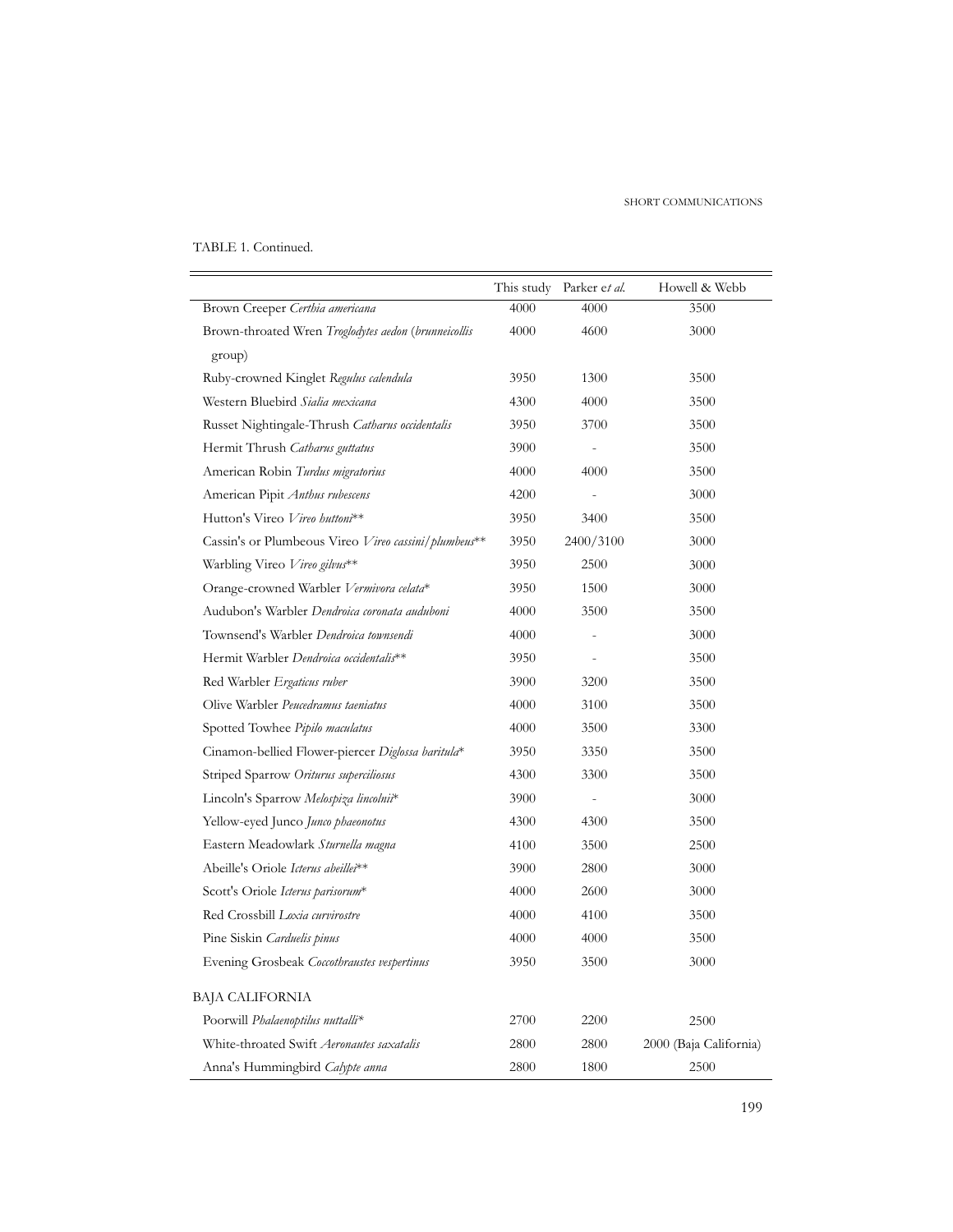### GÓMEZ DE SILVA

## TABLE 1. Continued.

|                                                            |      | This study Parker et al. | Howell & Webb                     |
|------------------------------------------------------------|------|--------------------------|-----------------------------------|
| Western Scrub Jay Aphelocoma californica                   | 2650 | 3300                     | 2100 (Baja California)            |
| Bushtit Psaltriparus minimus**                             | 2650 | 3600                     | 2500 (Baja California)            |
| Northern House Wren <i>Troglodytes aedon</i> (aedon group) | 2800 | 4600                     | 2500 (Baja California)            |
| Wrentit Chamaea fasciata*                                  | 2700 | 2600                     | 2500                              |
| Cassin's Vireo Vireo cassini                               | 2650 | 2400                     | 2400 (north Baja Cali-<br>fornia) |

1 Paseo Colón, Toluca (March, July).

2 Three km east of Parres, D.F.

*calendula*), Western Bluebird (*Sialia mexicana*), American Robin (*Turdus migratorius*), Audubon's Warbler (*Dendroica coronata auduboni*), Olive Warbler (*Peucedramus taeniatus*), Spotted Towhee (*Pipilo maculatus*), Striped Sparrow (*Oriturus superciliosus*) and Yellow-eyed Junco (*Junco phaeonotus*).

Only six species were recorded regularly above 2600 m a.s.l. in the Sierra San Pedro Mártir from 5 to 11 December 1997 (mean December temperature 2.3°C; Alvarez & Maisterrena 1977). Interestingly, all are insectivores that roost in holes. These species are: Hairy Woodpecker (*Picoides villosus*), Northern Flicker, White-breasted and Pygmy nuthatches, Mountain Chickadee (*Poecile gambelli*), and Canyon Wren (*Catherpes mexicanus*).

# ACKNOWLEDGMENTS

The fieldwork was supported by grants from Lincoln Park Zoo's Scott Neotropic Fund, the Fondo Mexicano para la Conservación de la Naturaleza, A. C. and the Programa de Apoyo de la División de Estudios de Posgrado, UNAM. Logistical and in-kind support was provided by Instituto de Astronomía, Universidad Nacional Autónoma de México (particularly G. Koenigsberger, F. Martínez, and M. Álvarez) and I benefitted from the hospitality of Don Moisés Álvarez and family in the Nevado de Toluca. This work was carried out while I received a CONACyT scholarship and a bonus from the Sistema Nacional de Investigadores.

## REFERENCES

- Alvarez, M., & J. Maisterrena. 1977. Climatological and metereological characteristics of the Observatorio Astronómico Nacional at San Pedro Mártir, B.C. Rev. Mex. Astronom. Astrofís. 2: 43–52.
- García, E. 1987. Modificaciones al sistema de clasificación climática de Köppen. Instituto de Geografía, Univ. Nacional Autónoma de México, México, D.F.
- Gómez de Silva, H., F. González-García, & M. P. Casillas-Trejo. 1999. Birds of the upper cloud forest of El Triunfo, Chiapas, Mexico. Ornitol. Neotrop. 10: 1–26.
- Howell, S.N.G., & S. Webb. 1995. A guide to the birds of Mexico and northern Central America. Oxford Univ. Press. Oxford, UK.
- Parker, T.A., III, D.F. Stotz, & J.W. Fitzpatrick. 1996. Ecological and distributional databases. Pp. 113–460 *in* Stotz, D.F., J.W. Fitzpatrick, T.A. Parker, III, & D.K. Moskovits (eds.). Neotropical birds: ecology and conservation. Univ. Chicago Press, Chicago, Illinois.
- Root, T. 1988a. Environmental factors associated with avian distributional boundaries. J. Biogeogr. 15: 489–505.